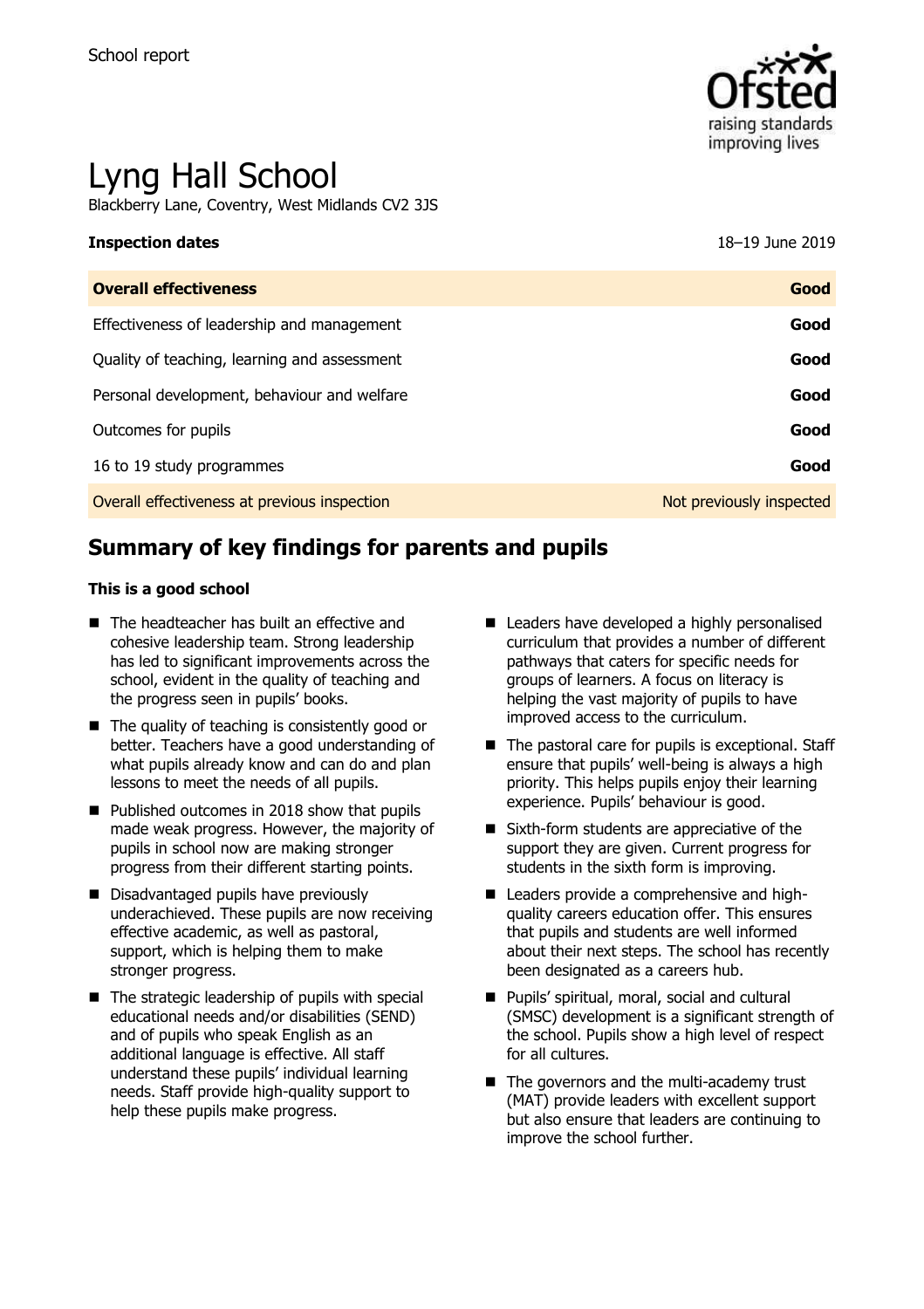

# **Full report**

### **What does the school need to do to improve further?**

Sharpen school self-evaluation and improvement planning processes so that expectations for improvements in pupils' outcomes, particularly for disadvantaged pupils, are always high, clearly targeted and measured carefully.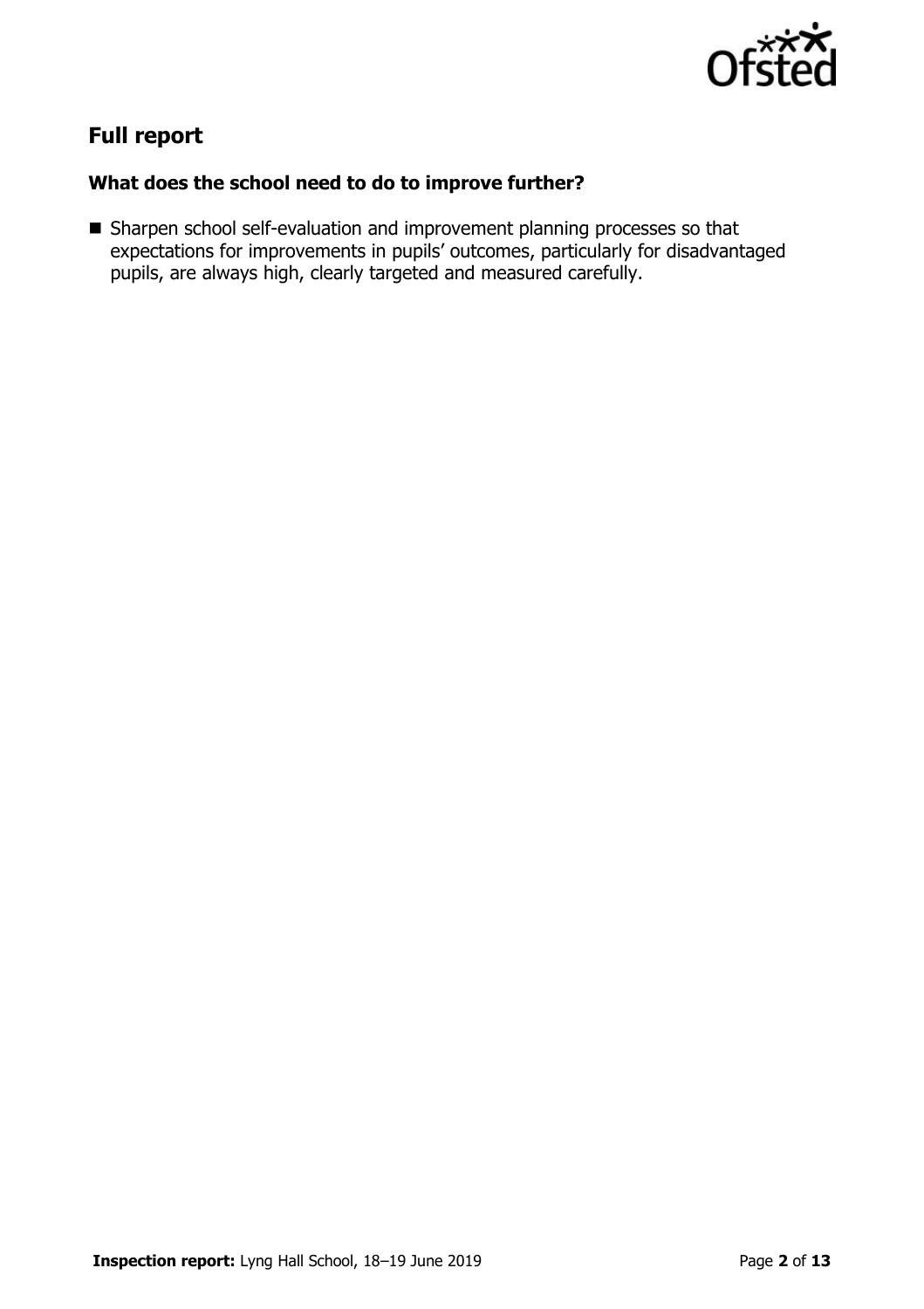

# **Inspection judgements**

#### **Effectiveness of leadership and management Good**

- The committed and experienced headteacher has developed an effective leadership team who all have the same high aspirations for pupils. He has recognised senior leaders' strengths and has brought them together to form a cohesive team to drive rapid improvements in all aspects of the school's performance. This has recently been strengthened through the appointment of an associate headteacher who has added additional capacity. Strong leadership is ensuring that the progress of current pupils is improving. Leaders are also having a significant impact on providing for the mental, emotional and social needs of pupils and the wider community.
- The MAT has been instrumental in supporting the school's development and has embraced the individuality of the school. The trust provides effective professional development and guidance for teachers and leaders through 'MAT health checks' and bespoke development opportunities. The MAT also checks that leaders implement this support to improve pupils' outcomes. The MAT and the school's leadership team form a strong partnership, which further supports the school's improvement.
- Senior leaders are aspirational and have high expectations of staff and pupils. They have successfully created an ethos of 'high ambition and relentless kindness' which is widely shared and adopted. Consequently, the levels of consistency and commitment from all involved are ensuring that improvements are successfully embedded.
- School leaders have a clear and accurate view of the strengths and weaknesses of the school. Their improvement plans can, on occasion, be over-reliant on actions and the lack of specific milestones makes it difficult to monitor the specific impact of strategies taken.
- Middle leaders are a group of dedicated and determined professionals. They have an accurate view of their subject areas and continue to improve the quality of teaching and learning across the school. They have received high-quality professional development from the MAT, which has brought about stronger teaching and more effective quality assurance systems.
- Newly qualified teachers (NQTs) regard highly the support they are given. They feel fully supported as they develop their skills in teaching and managing pupils' behaviour. They value the quality of training that they receive and the way in which leaders encourage them to be reflective practitioners. As a result of this support, NQTs are able to speak with passion and knowledge about a range of educational topics. They understand their role, for example, in developing pupils' confidence and improving pupils' longer-term career prospects.
- $\blacksquare$  The curriculum is rich and broad and meets the needs of every pupil in what is a unique context. Leaders say that previous changes to the curriculum, in order to align with national progress measure expectations, were not suited to pupils and this is reflected in historic outcomes. Leaders have recognised the need to provide a curriculum that ensures that pupils have the required skills that will help them make more rapid progress. The foundation groups in key stage 3 provide a strong start to learning for pupils who need to improve their literacy or numeracy or to build their self-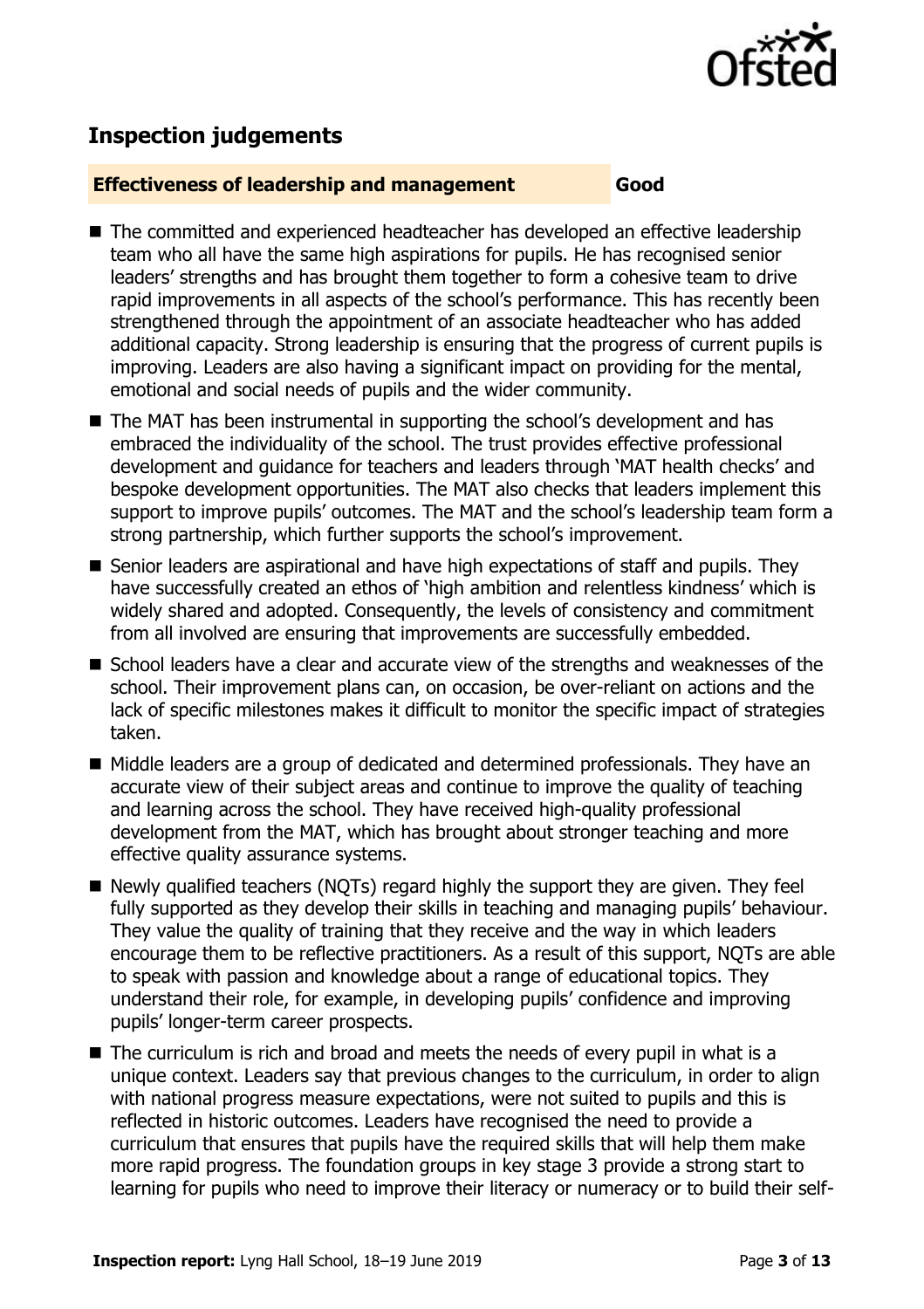

confidence. There is a most able group in Years 7 and 8 who follow a bespoke curriculum, which includes the study of Mandarin, and is ensuring that pupils are able to follow a curriculum that is more suited to their prior attainment. There is excellent support for pupils who speak English as an additional language, which ensures that these pupils have improved access to the rest of the curriculum. As a result of this more targeted curriculum, pupils' engagement and enjoyment in their learning are evident and progress is stronger.

- Leaders have high aspirations for their community. Strong and effective partnerships and working with a range of external agencies ensure that the right support is available for pupils and families. Leaders also ensure strong and effective internal staffing structures to ensure that the needs of all groups of learners are met. Four qualified special educational needs coordinators provide excellent leadership for pupils with SEND and ensure that their individual learning needs are met. The work of the associate teacher team is widely celebrated within the community. The team provides a variety of academic and pastoral support to pupils and their families. Effective leadership is providing strong support for disadvantaged pupils and for pupils who speak English as an additional language. This network of support and access to specialist provision is meeting the needs of pupils and, as a result, is ensuring that they are better prepared for their education. This is leading to stronger progress for all groups of pupils.
- Leaders' use of the pupil premium funding is effective, most notably in the bespoke nurture provision that is a strength of the school. The pastoral team provides support to families and has successfully encouraged them to ask for help and guidance when needed. While the funding is targeted well to meet disadvantaged pupils' pastoral needs, there is more work to be done to ensure that more disadvantaged pupils achieve highly in their academic learning.
- The strength of pupils' SMSC development is exemplified through pupils' views. One pupil commented, 'There are children here from many different countries but we are all one family.' Leaders and teachers take every opportunity to promote pupils' SMSC development. It is evident throughout the curriculum. As one senior leader said, 'It is the glue that sticks everything together and brings the curriculum to life.'

#### **Governance of the school**

- All governors, leaders and trustees share the same vision for the school and strive relentlessly to ensure that pupils receive the best education. Governors are clear in their role and carry out their delegated responsibilities, including their responsibility to safeguard pupils, effectively. The MAT's accountability structure is clearly understood by all and all governors work exceptionally well together to ensure that the school's improvement journey continues.
- Governors demonstrate strong dedication to the school and its wider community. Some governors act as a link with senior leaders, overseeing a key area of the school development plan. This has been driven by governors as a direct response to outcomes in 2018 and reflects the high priority governors are giving to improving outcomes.
- Governors are knowledgeable. They have a good understanding of externally published information about the school's performance. Their scrutiny of the school's work ensures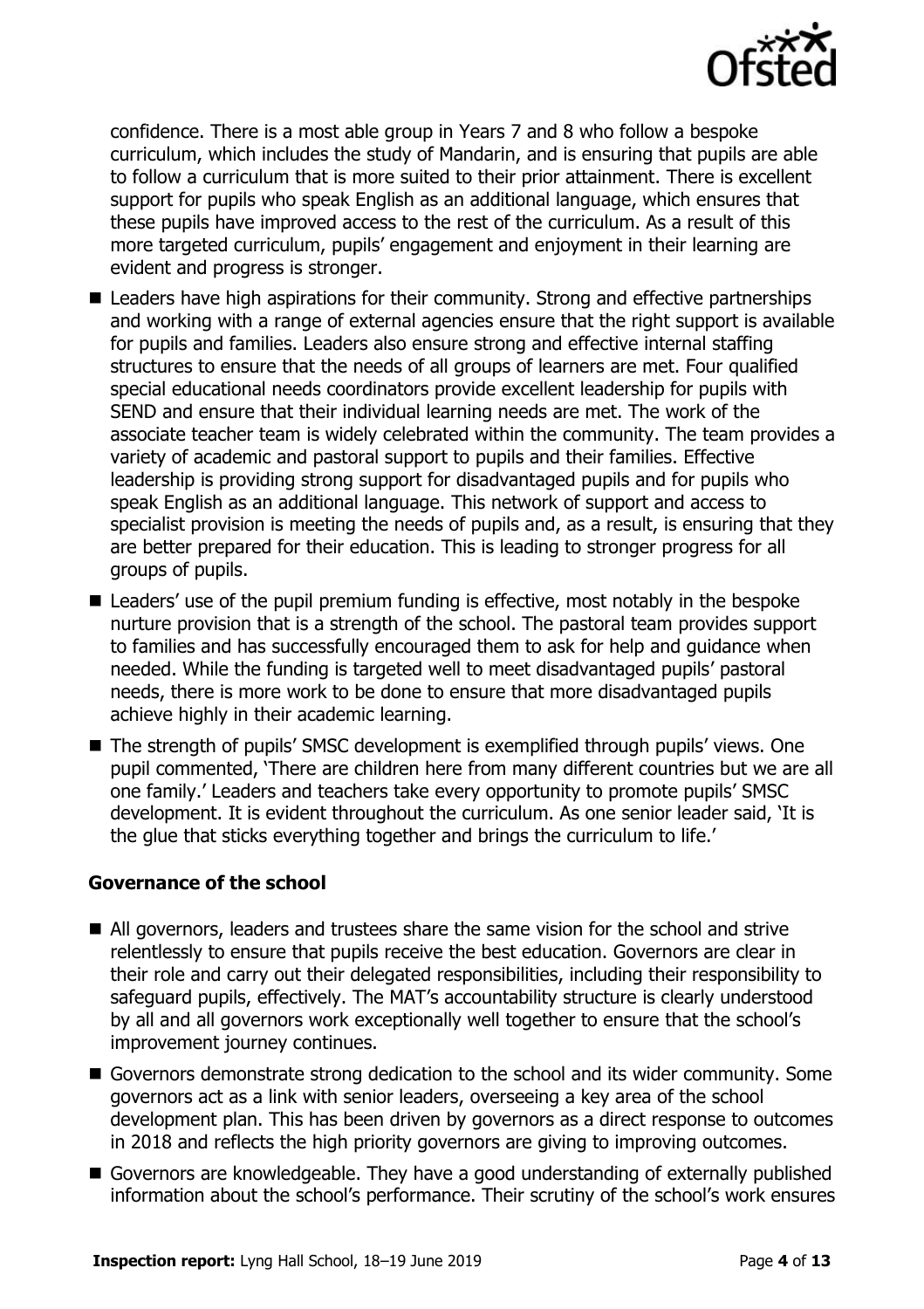

that they can ask challenging questions that focus on the specific requirements of the relevant priorities for the school.

### **Safeguarding**

- The arrangements for safeguarding are effective and of a very high quality.
- Staff work together to create a culture of safeguarding which is underpinned by regular training for every member of staff at the school. All staff agree that leaders make pupils' welfare and safety a priority.
- All staff have a strong understanding of the school's safeguarding policies and procedures. Their knowledge of safeguarding is updated regularly, including in the 'Prevent' duty, and leaders check that this training is understood. Leaders, including governors, are clear that their duty is not only to provide training and check understanding, but to ensure that there is an absolute commitment to keeping children safe.
- **Pupils said that they feel very safe in school. Pupils have a secure understanding of** how to keep themselves and others safe. They understand the risks and can talk confidently about 'living without harm'. Pupils can identify risk and the preventative steps that they should take to keep themselves safe.

### **Quality of teaching, learning and assessment Good**

- Leaders have developed strategies for high-quality teaching. Innovative programmes of support for the development of teaching staff have paid dividends. Regular opportunities to share good practice, alongside regular and ongoing checks on classroom practice, are welcomed by staff, who have benefited from these opportunities and are keen to continue to improve. Consequently, teaching is now consistently good or better across the school.
- Teachers have very strong subject knowledge. All teachers are well informed about individual pupils' starting points and use this information to plan activities that are well matched to pupils' abilities. As a result, pupils are making stronger progress.
- Teachers focus on the key skills that are required, both to access the work and to be able to apply their learning. For example, inspectors saw a group of Year 7 pupils with high prior attainment demonstrating resilience in their learning. Similarly, a group of pupils who speak English as an additional language were also seen developing resilience as a result of the teachers' precise planning, based on a clear understanding of pupils' strengths and areas for development. Consequently, pupils are able to take their learning and skill development from one subject to another. This is ensuring strong attitudes to learning and is evident in all year groups.
- Teachers' planning ensures that pupils are not given too much information or too many tasks simultaneously. A good example of this was seen in several English lessons where effective use was made of pictorial and diagrammatic material that focused pupils on core learning. This was supported by well-framed questioning that allowed pupils to deepen and extend their learning.
- Planned misconceptions were seen being used effectively by teachers in mathematics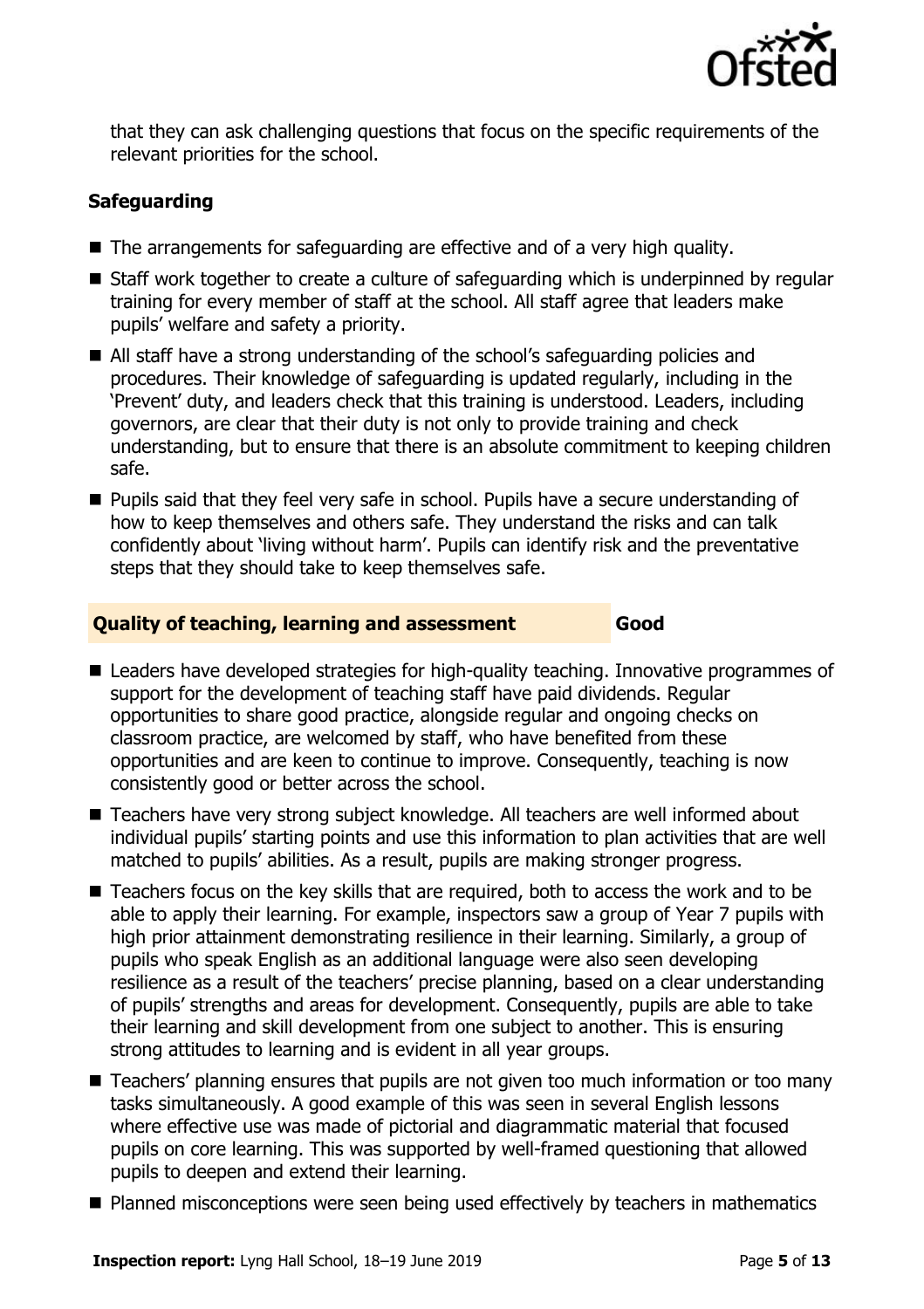

in order to promote a better understanding of challenging concepts. A strategy used in the school called 'responsive teaching' has been developed and is being used consistently across all subject areas. This is ensuring that the needs of all pupils are being met through more timely intervention and focused planning. The positive impact of this was evident in pupils' assessment books.

- Leaders value the importance of homework in strengthening pupils' understanding. Leaders monitor both the setting and quality of homework tasks. High-quality, consistent assessment practice is seen in pupils' 'purple books', evident in all subjects in all key stages, which capture progress over time for pupils. The assessment books contribute well to ensuring that pupils understand the progress they are making and that they are learning from their mistakes. Pupils were able to talk with confidence and enthusiasm when sharing their work with inspectors and were articulate in describing their learning journey.
- Teachers' expectations are high. Pupils show pride in their work. This is reflected in the care taken in the layout of work. Books are well presented. All teachers and pupils consistently follow school guidelines on assessment through the use of 'Focus, action and respond.' Pupils say that learning from their own mistakes and being able to respond to them are helping them make better progress.
- Teachers ensure the promotion of literacy development and this is improving subjectspecific vocabulary. Teachers provide use of planned time in lessons for pupils to read, discuss and improve their notes. Pupils say that strategies such as 'boxing in', which enables pupils to organise their ideas clearly, are helping them to focus their learning. Consequently, pupils are embedding strong learning habits and this is ensuring stronger progress.
- Teachers and teaching assistants have a very good understanding of all pupils' learning needs. They plan carefully to meet these needs, ensuring that every pupil is fully integrated into the learning, especially pupils with SEND and pupils who speak English as an additional language. Progress for these groups of learners is improving.

#### **Personal development, behaviour and welfare Good**

#### **Personal development and welfare**

- The school's work to promote pupils' personal development and welfare is outstanding. This includes the sixth form.
- The inclusive ethos of the school ensures that every member of staff has pupils' welfare as their highest priority. Staff show a relentless commitment to ensuring that all pupils have positive learning experiences, feel safe and receive the support that is required to help them succeed. Relationships between staff and pupils are very positive and demonstrate a genuine respect for each other. The exceptional pastoral support ensures that pupils value and engage fully in their education. One pupil commented, 'This is like my second home. We are all one family.' Other pupils shared similar sentiments.
- **Pupils learn how to keep themselves safe through a carefully planned curriculum that is** delivered through subject areas, tutor times and assemblies. Leaders identify the potential risks that pupils could face within the local community and ensure that they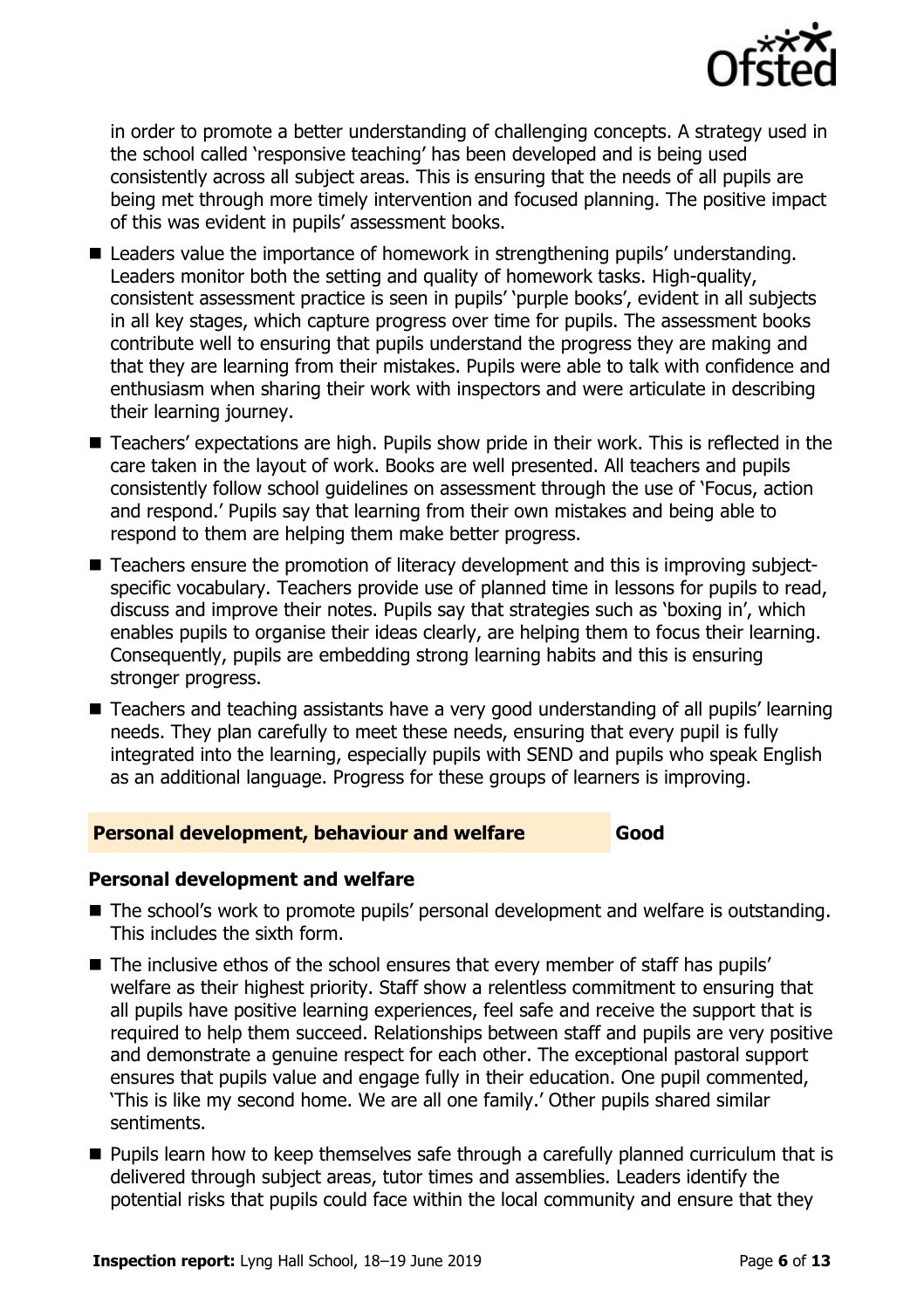

teach pupils how to keep themselves as safe as possible from dangers, such as knife crime.

- Parents and carers who responded to Parent View, Ofsted's online questionnaire, were unanimous in their praise for the help, support and guidance pupils receive. This was also evident in parental surveys carried out by school leaders that were shared with inspectors.
- Over half of the pupil population fall into one of the vulnerable group categories. These pupils are provided with effective personalised support. One such pupil, who asked to speak with inspectors, praised the support he receives via one-to-one support and targeted interventions. He says that the school is helping him make better progress and is also helping him 'become a responsible person'. Many pupils who spoke with inspectors agreed.
- In Years 7 to 9, the foundation group is providing effective personal development for individual pupils. It caters for a range of academic, emotional, social and well-being needs. This personalised approach is enabling pupils to access the curriculum and make stronger progress from their starting points. Pupils value this provision. One pupil commented that he did not use to like school but, since he came to Lyng Hall, he felt he had been 'really looked after', adding: 'Teachers really care about me. I feel I can now do things that I couldn't do before.' Another pupil said: 'There is always more than one teacher in the room and that means that there is always someone who can help me.'
- Pupils show a good understanding of what bullying is, including cyber bullying. Pupils say that bullying is rare. Racism and homophobia are rare. Pupils have every confidence that, when they do occur, any problem is dealt with swiftly and effectively by staff.
- **Pupils are proud of their school. They look after their environment. As a result, the** school's buildings are free from litter and graffiti.
- **Pupils have numerous opportunities to explore leadership positions, for example** through the school's 'student college'. These opportunities contribute to pupils' readiness for the world of work.
- **Pupils are enthusiastic in their appreciation for their personal development and welfare.** A number of pupils told inspectors that they were inspired by many of their teachers and, as a consequence, now want to become teachers themselves.

### **Behaviour**

- Pupils conduct themselves well in almost all lessons, at break and lunchtime and as they move around the school. Pupils represent the school well and greet visitors politely, offering to escort them to different parts of the school. Pupils are very open to engaging in conversation.
- A small number of pupils have been supported through alternative approaches provided on-site. The 'Sail Centre' provides effective support for a group of vulnerable pupils, offering them a safe and secure environment to learn. The centre focuses on individual improvement plans around behaviour, with the aim of full integration back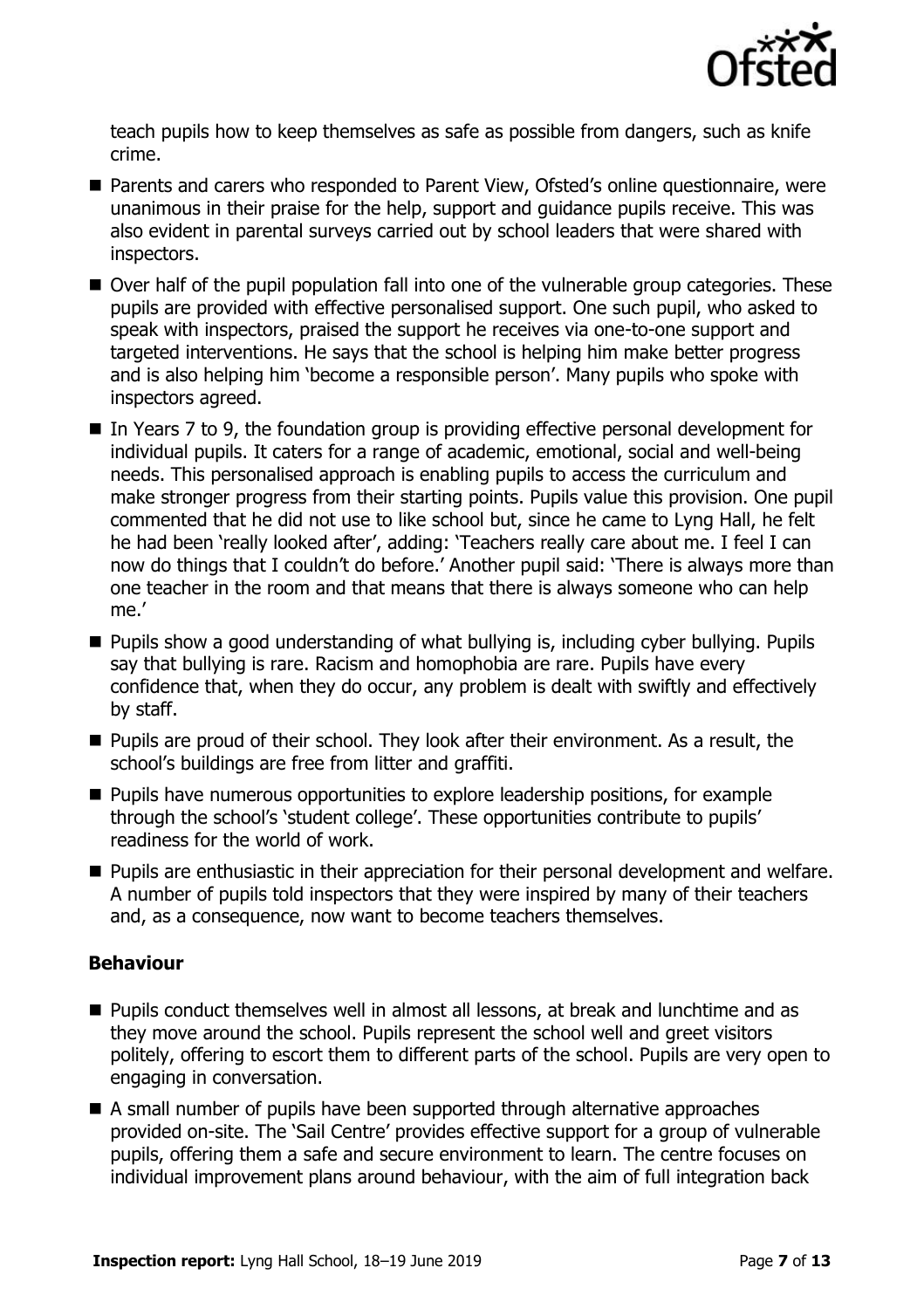

into the main school. This is largely successful. Consequently, fixed-term exclusions are reducing.

- Leaders recognise the needs of all pupils and go to great lengths to support individual pupils and their families to promote positive behaviour. There is a calm atmosphere around the school. Pupils demonstrate positive behaviours for learning.
- The transient nature of the school population provides leaders with specific challenges in ensuring that pupils attend school regularly. Pastoral teams engage positively with families, community groups and outside agencies. As a result, attendance is improving and moving towards the national average.
- **Persistent absence is improving. This is for all pupils and for specific groups of pupils.** Effective school systems are ensuring that vulnerable pupils, for example children looked after, are well supported with their attendance.

#### **Outcomes for pupils Good**

- $\blacksquare$  In the past, too few pupils have achieved the outcomes that are expected of them. In 2018, the progress of disadvantaged pupils and most-able pupils was significantly below the national average. A stronger more-effective strategy to improve the quality of teaching and learning and to ensure that the curriculum is meeting the needs of all pupils is having a significant impact.
- Leaders' analysis of current pupils' progress shows that the majority of pupils are making stronger progress compared to historic outcomes. This includes all groups of pupils, including disadvantaged pupils. It is evident in all subjects, including English and mathematics, and in all year groups. This progress is clearly evident in pupils' books. It is strongest in Years 7, 8, 9 and 10.
- **Pupils with SEND receive effective support which is now helping them to make better** progress. Leaders and teachers have employed a range of strategies that help them gain a detailed understanding of individual needs. This information, along with work in books, shows that current pupils with SEND are making good progress from their starting points.
- The school has a high proportion of pupils who speak English as an additional language. Teachers provide a rich language environment to help these pupils to develop their English. Pupils receive effective personalised support through the curriculum offer, which is enabling them to make stronger progress. Currently, most pupils who speak English as an additional language are making good progress.
- Many pupils have weak basic literacy skills when they join the school. Leaders have introduced a school-wide programme to improve literacy levels. This programme is partly funded through the Year 7 catch-up funding. As a result of this targeted intervention, pupils are making stronger progress.
- Leaders provide each pupil with aspirational targets which are based on their individual starting points. These targets are regularly reviewed and adjusted to take account of pupils' individual needs. Pupils are able to explain these targets and can articulate the steps they need to take to reach their next milestones.
- **Pupils follow an appropriate curriculum at key stage 4, which is designed to prepare**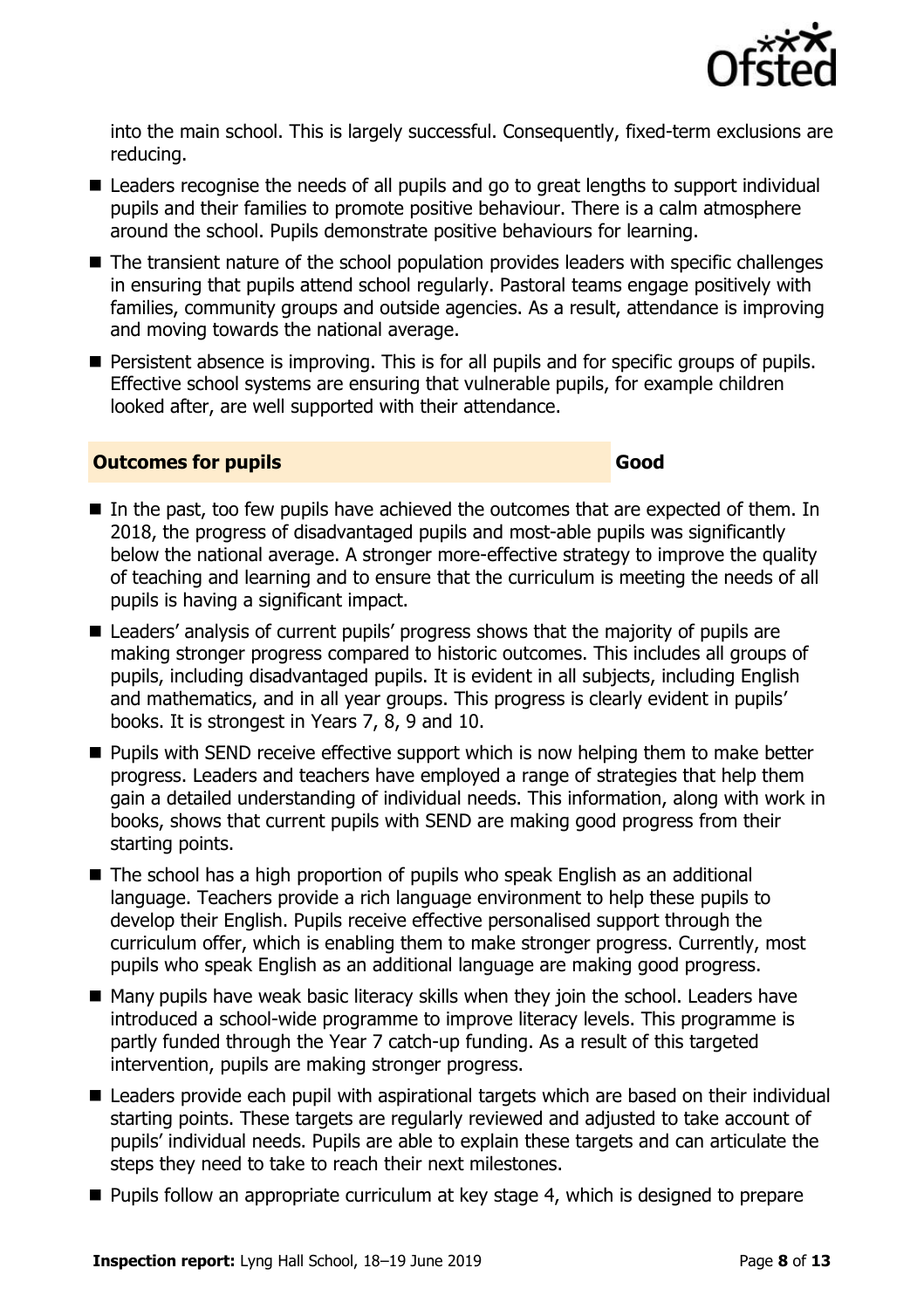

pupils for their next steps in education or training. However, the entry for courses leading to the English Baccalaureate (EBacc) is very low. Leaders use the information they have about pupils to plan individual carefully designed GCSE pathways that raise aspiration, ensure ambition and are appropriate to individual needs. Leaders do expect more pupils to be eligible for the EBacc in future years but know they have a long way to go in meeting the government target of 75% of all pupils to be entered by 2022. The proportion of pupils who leave the school and go on to further education, employment or apprenticeships is high and rising.

#### **16 to 19 study programmes Good**

- Leaders are ambitious to see the sixth form continue to improve. Leaders were disappointed with the overall published outcomes in 2018. Student numbers are, however, relatively small. An inclusive entry policy sees students joining the sixth form with a range of attainment profiles.
- Teaching is good. Progress for current pupils is improving and this is evident in the lessons observed and in the quality of work seen. A more robust system of monitoring is ensuring that individual learning needs can be met swiftly.
- Attendance, punctuality, behaviour and attitudes to learning are all excellent in the sixth form. Students enjoy their studies. They are appreciative of the support they are given.
- The school's sixth form, including work-related activities, meets the 16 to 19 study programme requirements. Students develop their employability skills via a range of programmes, including paid internships. Leaders offer a comprehensive careers programme which has led to a number of national awards for individual pupils and for the school. The school has recently been designated a 'careers hub' to serve the locality.
- $\blacksquare$  High-quality support means that most students complete their courses. Equally effective guidance in Years 12 and 13 prepares students well for when they leave school. Consequently, the proportions of students who move on to university, apprenticeships, further education or employment are consistently high.
- Students are proud of their school. They feel safe and are safe. They know how to live safe and healthy lifestyles because they understand the risks they might otherwise face.
- Current pupils have achieved higher grades at GCSE compared with previous years. Supported by a stronger teaching profile and an improved curriculum offer, progress is improving. A small number of students attend some of their lessons at other schools within the MAT.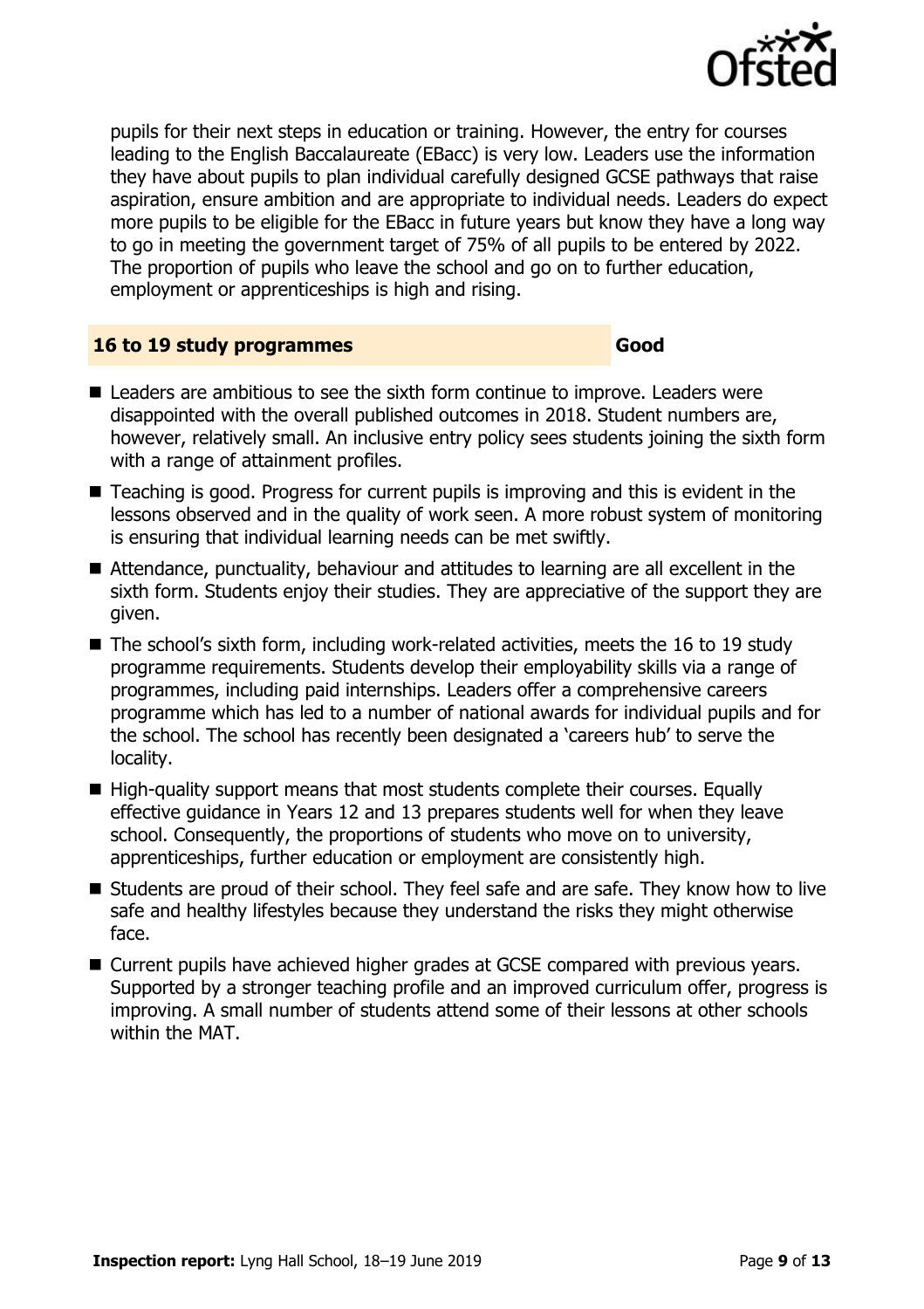

# **School details**

| Unique reference number | 142960   |
|-------------------------|----------|
| Local authority         | Coventry |
| Inspection number       | 10088525 |

This inspection of the school was carried out under section 5 of the Education Act 2005.

| Type of school                                           | Secondary                  |
|----------------------------------------------------------|----------------------------|
| School category                                          | Academy converter          |
| Age range of pupils                                      | 11 to 18                   |
| <b>Gender of pupils</b>                                  | Mixed                      |
| Gender of pupils in 16 to 19 study<br>programmes         | Mixed                      |
| Number of pupils on the school roll                      | 715                        |
| Of which, number on roll in 16 to 19 study<br>programmes | 75                         |
| Appropriate authority                                    | Board of trustees          |
| Chair                                                    | Mr Ghulam Vhora            |
| <b>Headteacher</b>                                       | Mr Paul Green              |
| Telephone number                                         | 02476 724 960              |
| Website                                                  | www.lynghallschool.co.uk   |
| <b>Email address</b>                                     | admin@lynghallschool.co.uk |
| Date of previous inspection                              | Not previously inspected   |

### **Information about this school**

- The school converted to academy status in July 2016. This was the first inspection as an academy.
- Lyng Hall School is a member of the Finham Park Multi-Academy Trust. The trust is governed by a board of trustees. Delegated powers are provided to local governors. The trust provides collaborative development work across its family of schools, which includes professional development opportunities for leaders and teachers.
- A small number of sixth-form students attend Finham Park School for A-level science lessons.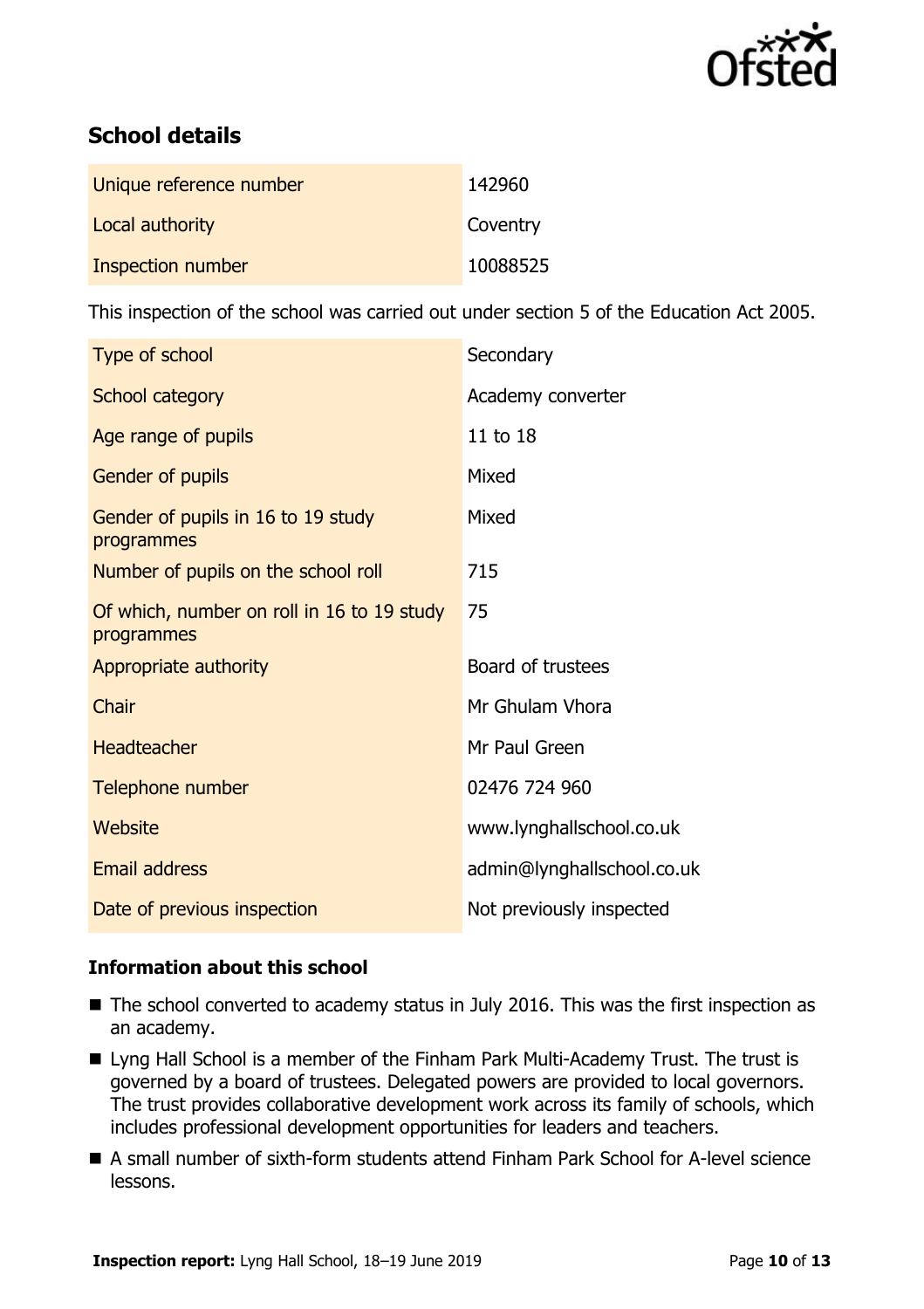

- The school serves a catchment area that is, proportionally, in the highest 20% of all schools for levels of deprivation.
- $\blacksquare$  The school welcomes pupils from 15 ethnic groups.
- The proportion of pupils in receipt of the pupil premium funding is above average.
- The proportion of pupils who speak English as an additional language is above average. This pupil group accounts for more than half of the school population.
- The school is in the top 20% of all schools for the proportion of pupils who receive SEND support.
- $\blacksquare$  There are currently 14 children looked after.
- **Pupils' prior attainment on entry is well below the national average for mathematics,** reading and writing.
- $\blacksquare$  The school does not use alternative provision.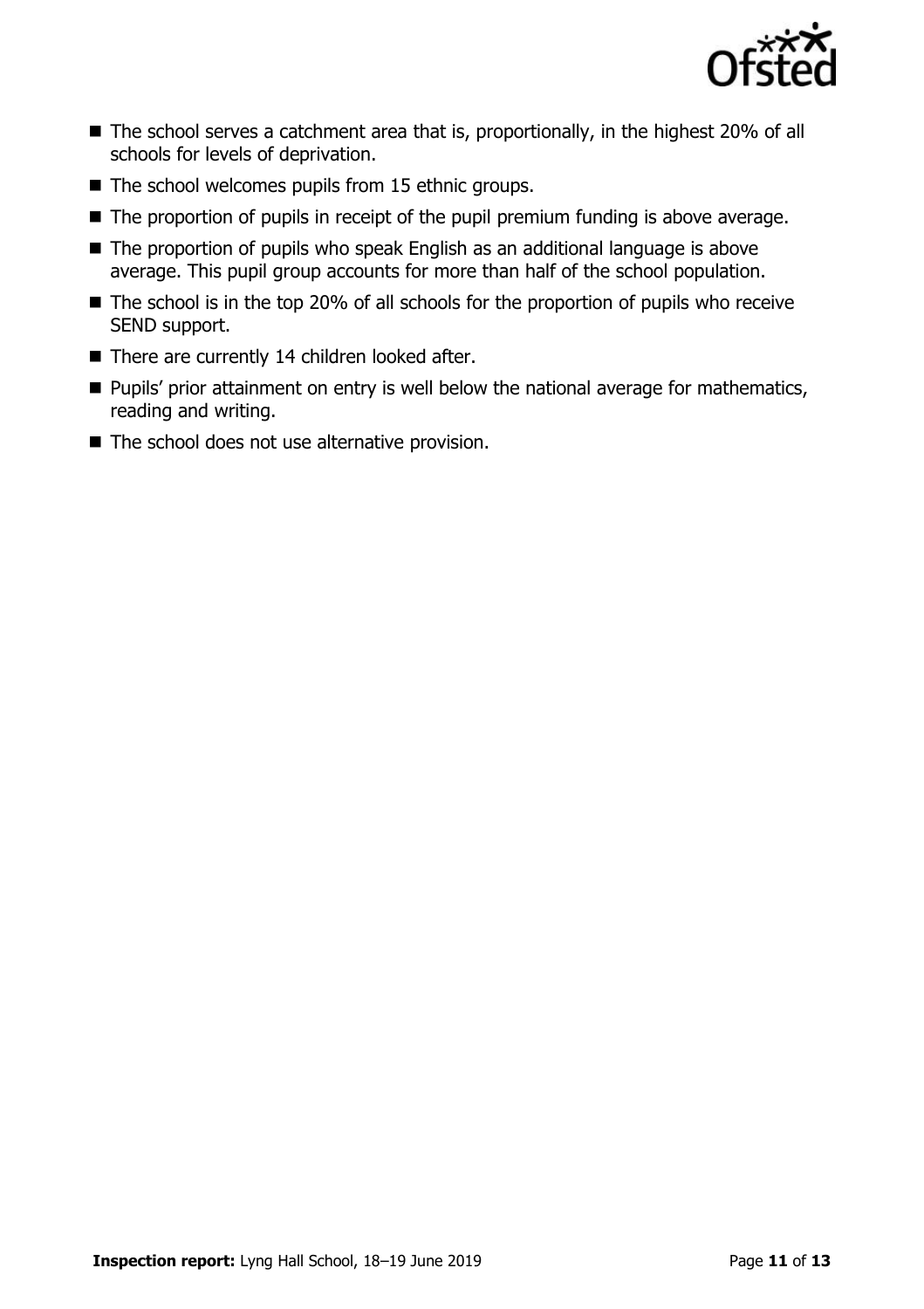

# **Information about this inspection**

- Inspectors visited 39 parts of lessons across the curriculum. During visits to classrooms, inspectors looked at samples of pupils' work and spoke to pupils about what and how they were learning.
- Year 11 and Year 13 lessons were not visited during this inspection as pupils were engaged with public examinations.
- Inspectors met with a group of pupils from different year groups and with a range of different needs and abilities and a separate group made up of Year 12 students. Inspectors also spoke with many pupils in lessons and around school.
- **Inspectors met with the chief executive officer of Finham Park MAT and the chair and** vice-chair of the local governing body.
- A telephone conversation was held with the headteacher of Coventry virtual school.
- $\blacksquare$  Meetings were also held with members of the leadership team, middle leaders, teachers and pupils.
- The views of parents were evaluated through the eight responses to Ofsted's online questionnaire free-text service. Inspectors also looked at parental surveys compiled by school leaders. There were no responses to Ofsted's online pupil questionnaire or Ofsted's online staff questionnaire.
- A number of school documents were scrutinised by inspectors, including the school leaders' self-evaluation of the school's performance, the school's development plan, minutes of governors' meetings, safeguarding folders, attendance records and pupils' progress data.

#### **Inspection team**

| Richard Gill, lead inspector | Ofsted Inspector |
|------------------------------|------------------|
| <b>Gwendoline Onyon</b>      | Ofsted Inspector |
| <b>Clare Considine</b>       | Ofsted Inspector |
| Mark Feldman                 | Ofsted Inspector |